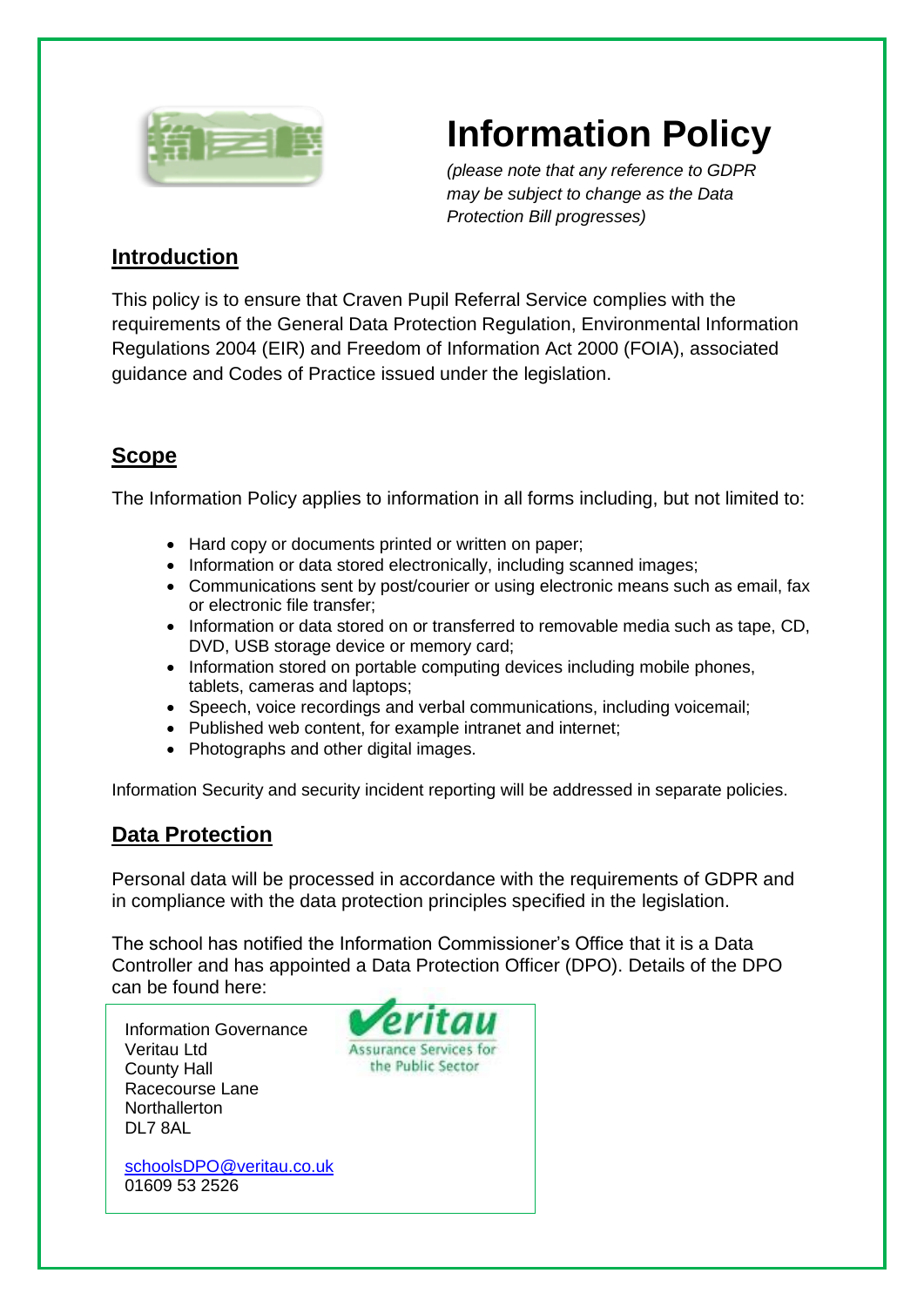The DPO is a statutory position and will operate in an advisory capacity. Duties will include:

- Acting as the point of contact for the Information Commissioner's Office (ICO) and data subjects;
- Facilitating a periodic review of the corporate information asset register and information governance policies;
- Assisting with the reporting and investigation of information security breaches
- Providing advice on all aspects of data protection as required, including information requests, information sharing and Data Protection Impact Assessments; and
- Reporting to governors on the above matters

## **Information Asset Register**

The DPO will advise the school in developing and maintaining an Information Asset Register (IAR). The register will include the following information for each asset:

- An individual information asset identification number;
- The owner of that asset:
- Description and purpose of the asset;
- Whether there is a privacy notice published for that asset;
- Format and location of the asset;
- Which officers (job titles/teams) have routine access to the information;
- Whether there are any data sharing agreements relating to the information and the name of that agreement,
- Conditions of data processing:
- Details of any third parties contracted to process the information;
- Retention period for the asset

The IAR will be reviewed annually and the Head Teacher will inform the DPO of any significant changes to their information assets as soon as possible.

#### **Information Asset Owners**

An Information Asset Owner (IAO) is the individual responsible for an information asset, understands the value of that information and the potential risks associated with it. The school will ensure that IAO's are appointed based on sufficient seniority and level of responsibility.

IAO's are responsible for the security and maintenance of their information assets. This includes ensuring that other members of staff are using the information safely and responsibly. The role also includes determining the retention period for the asset, and when destroyed, ensuring this is done so securely.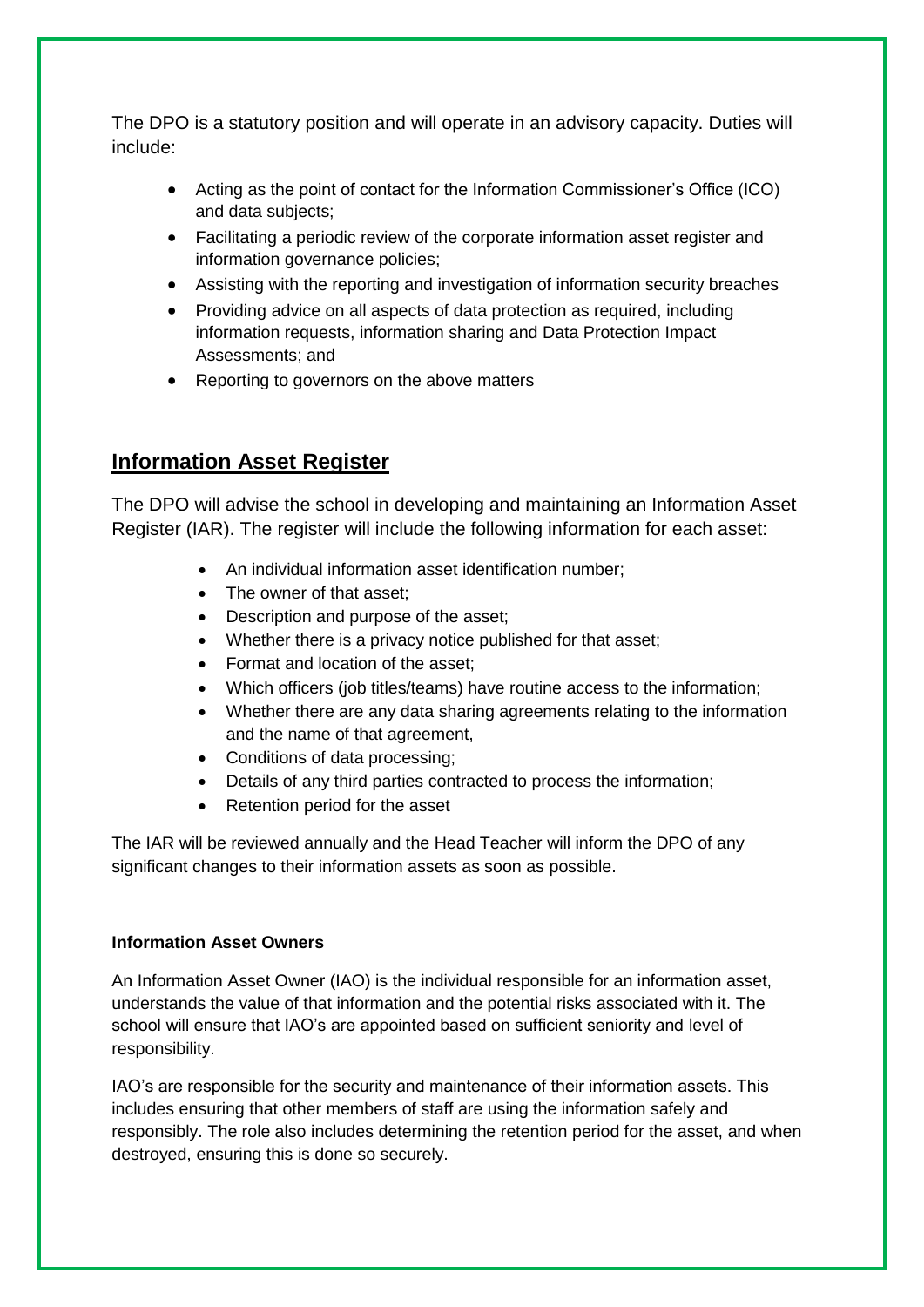# **Training**

The school will ensure that appropriate guidance and training is given to the relevant staff, governors and other authorised school users on access to information procedures, records management and data breach procedures. Individuals will also be made aware and given training in relation to information security including using email and the internet.

The DPO will be consulted in relation to training where necessary; to ensure training resources and their implementation are effective.

The school will ensure that any third party contractors have adequately trained their staff in information governance by carrying out the appropriate due diligence.

## **Privacy notices**

Craven Pupil Referral Service will provide a privacy notice to data subjects each time it obtains personal information from or about that data subject. Our main privacy notice will be displayed on the school's website in an easily accessible area. This notice will also be provided in a hard copy to pupils and parents at the start of the year as part of their information pack. A privacy notice for employees will be provided at commencement of their employment with the school. Specific privacy notices will be issued where the data subject requires more information about specific processing (e.g. school trips, projects).

Privacy notices will be cleared by the DPO prior to being published or issued. A record of privacy notices shall be kept on the school's Information Asset Register.

## **Information sharing**

In order to efficiently fulfil our duty of education provision it is sometimes necessary for the school to share information with third parties. Routine and regular information sharing arrangements will be documented in our main privacy notice (as above). Any adhoc sharing of information will be done in compliance with our legislative requirements.

## **Data Protection Impact Assessments (DPIAs)**

The school will conduct a data protection impact assessment for all new projects involving high risk data processing as defined by GDPR. This assessment will consider the privacy risks and implications of new projects as well as providing solutions to the identified risks

The DPO will be consulted at the start of a project and will advise whether a DPIA is required. If it is agreed that a DPIA will be necessary, then the DPO will assist with the completion of the assessment, providing relevant advice.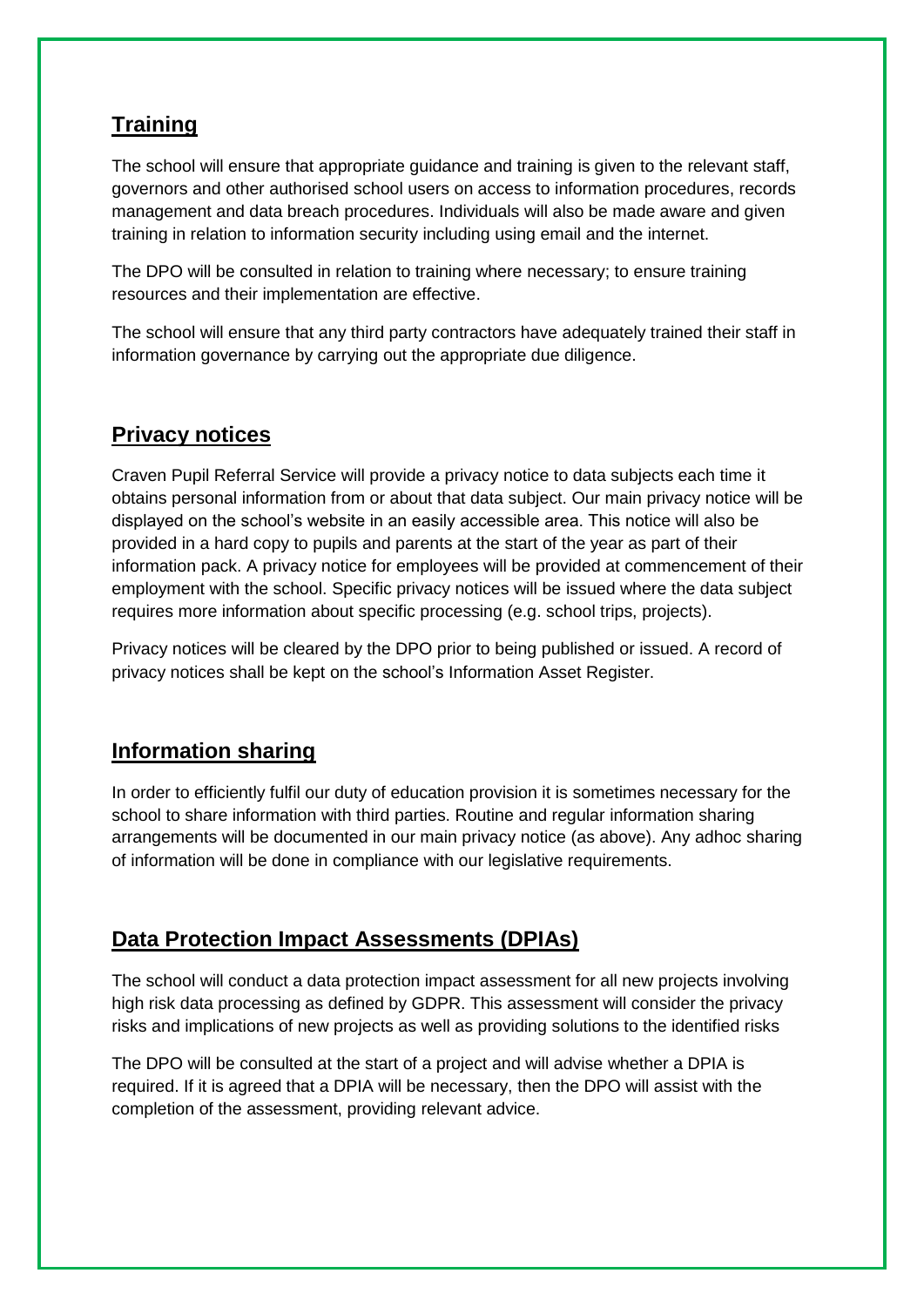## **Retention periods**

Retention periods will be determined by any legal requirement, best practice or national guidance, and lastly the organisational necessity to retain the information. In addition IAOs will take into account the Limitation Act 1980, which provides timescales within which action may be taken for breaches of the law, when determining retention periods.

#### **Destruction of records**

Retention periods for records are recorded in the school's IAR. When a record reaches the end of its retention period the IAO will arrange for the records, both electronic and paper to be destroyed securely. Provisions to destroy paper information securely include cross cutting shredders and confidential waste bins. Advice in regards to the secure destruction of electronic media will be sought from relevant IT support.

A record should be retained of all files destroyed including, where relevant:

- File reference number,
- Description of file,
- Date of disposal.
- Method of disposal,
- Officer who destroyed record

## **Third party Data Processors**

All third party contractors who process data on behalf of the school must be able to provide assurances that they have adequate data protection controls in place to ensure that the data they process is afforded the appropriate safeguards. Where personal data is being processed, there will be a written contract in place with the necessary data protection clauses contained.

Relevant senior leadership may insist that any data processing by a third party, ceases immediately if it believes that that third party does not have adequate data protection safeguards in place. . If any data processing is going to take place outside of the EEA then the Data Protection Officer must be consulted prior to any contracts being agreed.

## **Access to information**

#### **Requests for information under the Freedom of Information Act 2000 and Environmental Information Regulations 2004**

#### **Requests under this legislation should be made to the Headteacher**

The Headteacher will:

- Deciding whether the requested information is held;
- Locating, retrieving or extracting the information;
- Considering whether any exemption might apply, and the balance of the public interest test;
- Preparing the material for disclosure and drafting the response;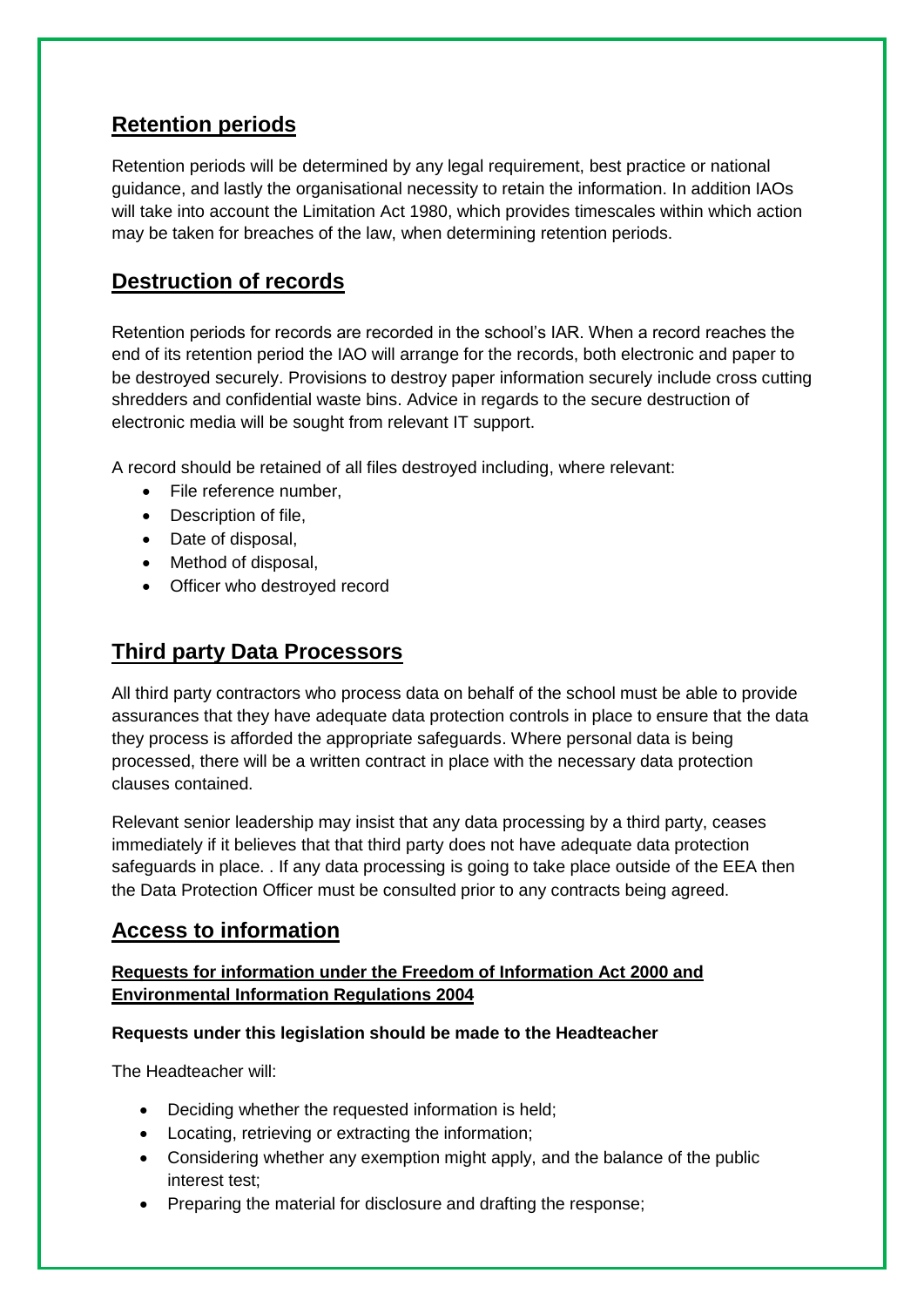- Seeking any necessary approval for the response; and
- Sending the response to the requester

FOIA requests should be made in writing. Please note that we will only consider requests which provide a valid name and address and we will not consider requests, which ask us to click on electronic links. EIR requests can be made verbally, however we will endeavour to follow this up in writing with the requestor to ensure accuracy.

Each request received will be acknowledged within 5 school days. The Chair of Governors and Head Teacher will jointly consider all requests where a public interest test is applied or where there is any doubt on whether an exemption should be applied. In applying the public interest test they will:

- Document clearly the benefits of both disclosing or withholding the requested information; and
- Where necessary seek guidance from previous case law in deciding where the balance lies
- Consult the DPO

Reasons for disclosing or not disclosing will be reported to the next governing body meeting

We have adopted the Information Commissioner's model publication scheme for schools and will publish as much information as possible on our website in the interests of transparency and accountability.

We will charge for supplying information at our discretion, in line with current regulations. If a charge applies, written notice will be given to the applicant and payment must be received before the information is supplied. We will follow the Local Authority's charging regime for FOI/EIR.

We will adhere to the required FOI/EIR timescales, and requests will be answered within 20 **school days.**

#### **Requests for information under the GDPR- Subject Access Requests**

#### **Requests under this legislation should be made to the Headteacher**

Any member of staff/governor may receive a request for an individual's personal information. Whilst GDPR does not require such requests to be made in writing, applicants are encouraged where possible to do so; applicants who require assistance should seek help from the school. Requests will be logged with the Headteacher and acknowledged within 5 days.

We must be satisfied as to your identity and may have to ask for additional information such as:

- Valid Photo ID (driver's licence, passport etc.);
- Proof of Address (Utility bill, council tax letter etc);
- further information for the school to be satisfied of the applicant's identity;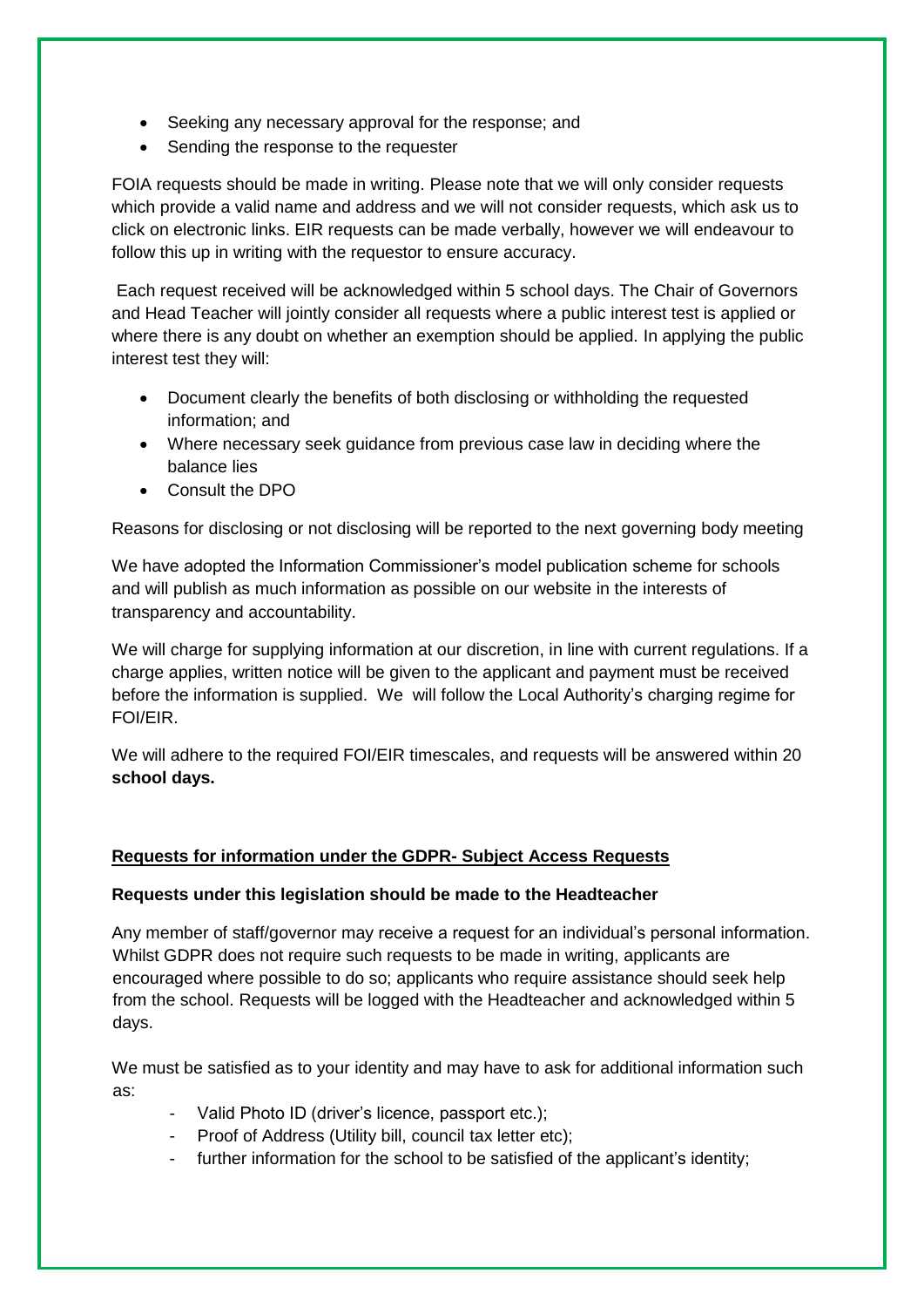Only once the school is satisfied of the requestor's identity and has sufficient information on which to respond to the request will it be considered valid. We will then respond to your request within the statutory timescale of 30 **calendar** days.

The school can apply a discretionary extension of up to 60 calendar days to comply with the request if the requested information would take a considerable amount of time to collate, redact, and prepare for disclosure due to either the complexity or voluminous nature of the records. If we wish to apply an extension we will firstly seek guidance from our DPO, then inform the applicant of the extension within the first 30 days of receiving the request. This extension period will be kept to a minimum and will not be used as a way of managing workloads. In very limited cases we may also refuse a request outright as 'manifestly unreasonable' if we would have to spend an unjustified amount of time and resources to comply.

Should we think any exemptions are necessary to apply we will seek guidance from our DPO to discuss their application.

*If a subject access request is made by a parent whose child is 12 years of age or over, we may consult with the child or ask that they submit the request on their own behalf. This decision will be made based on the capacity and maturity of the pupil in question.* 

**Requests received from parents asking for information held within the pupil's Education Record will be dealt with under the Education (Pupil Information England) Regulations 2005. Any charges, which arise from this request, will be applied at our discretion.** 

## **Data Subject rights**

As well as a right of access to information, data subjects have a series of other rights prescribed by the GDPR including:

- Right to rectification
- Right to erasure
- Right to restrict processing
- Rights in relation automated decision making and profiling

All requests exercising these rights must be in writing and forwarded to the Headteacher who will acknowledge the request and respond within 30 calendar days. Advice regarding such requests will be sought from our DPO.

A record of decisions made in respect of the request will be retained, recording details of the request, whether any information has been changed, and the reasoning for the decision made.

## **Complaints**

Complaints in relation to FOI/EIR and Subject Access will be handled through our existing procedures. Any individual who wishes to make a complaint about the way we have handled their personal data should contact the DPO on the address provided.